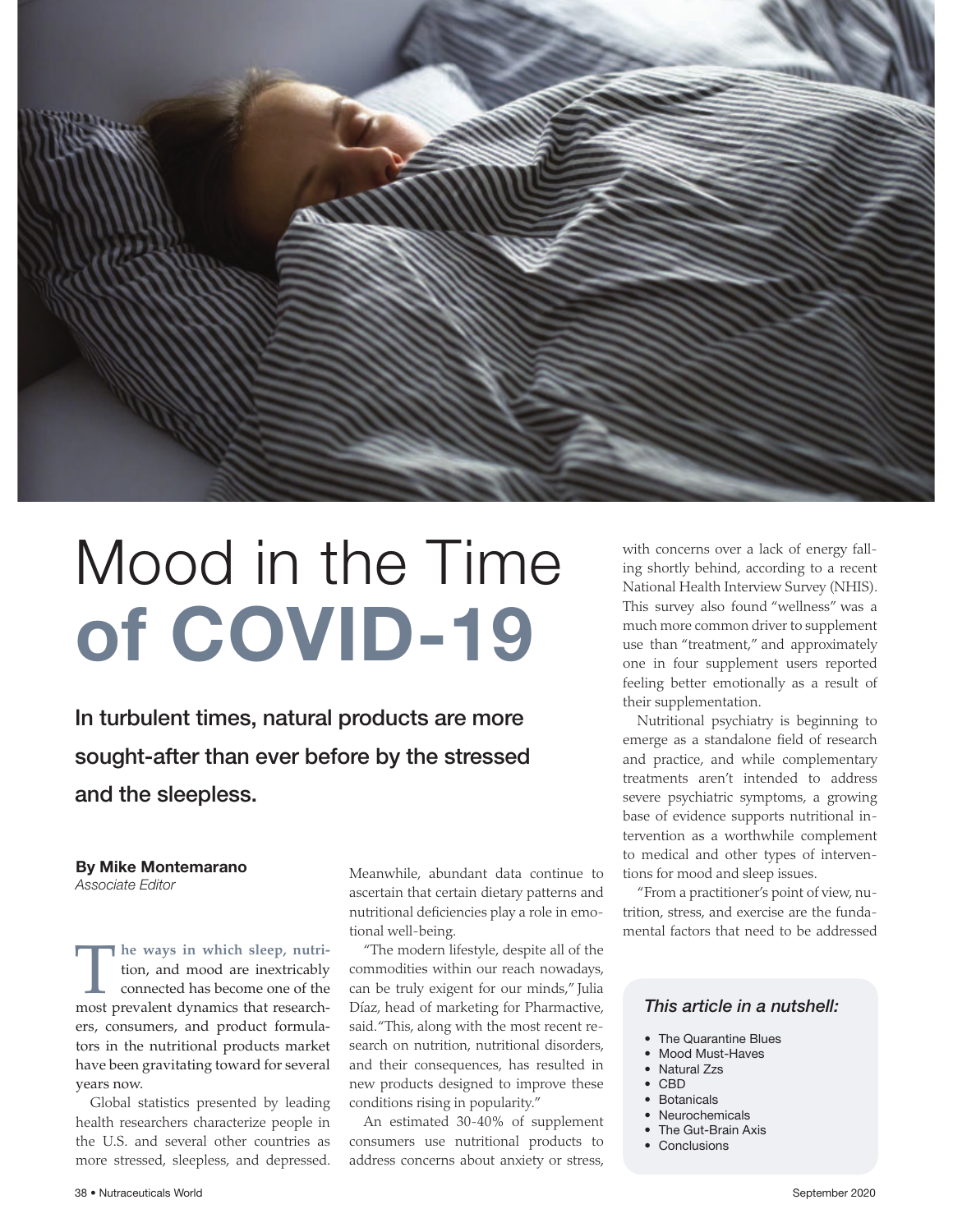prior to resorting to supplementation," Mariko Hill, product development executive at Gencor, said. "If an individual is still having troubles with sleep or their mood once they have worked to optimize all of these factors, it is then recommended that they try some sort of supplementation."

l

**A MARINA MARINA MARINA A PERSONAL A PERSONAL PROPIETA DE LA PERSONAL PERSONAL PERSONAL PERSONAL PROP** 

Because such an abundance of natural products and supplements can have an effect on mood or sleep patterns, a common definition of "mood" or "sleep" products is difficult to reach. All types of foods, beverages, supplements, aromatics, and more tout mood and sleep benefits, making this market segment very fragmented and ubiquitous.

The lion's share of mood and sleep benefit claims have been applied to supplements over the years, however, Mintel market research reported these claims are beginning to penetrate into more conventional food products; about 5% of all product launches Mintel tracked in the food and beverage space had either a mood or sleep claim attached to them.

With many pharmaceutical and OTC remedies for sleep, the dietary supplements industry has largely responded with natural, drug-free alternative solutions, catering well toward consumers who fear grogginess and other side effects associated with drugs. Mintel reported that nearly half of adults indicated a lack of sleep contributes to their level of stress, and getting more sleep is the top 2020 health and wellness goal, according to the company's research.

"More people are looking for natural, holistic alternatives to chemical, artificial, and synthetic therapies," James Roza, chief scientific advisor for Layn Natural Ingredients, said. "Many botanicals are rolling out in new and novel delivery formats, including functional foods and beverages, gummies, chewable tablets, and liquids. We are rapidly innovating and scaling new ingredient solutions to deliver the benefits of botanical extracts in formats consumers prefer."

"Years ago, the focus was primarily on the ability to fall asleep. Today, there is greater emphasis on the quality and quantity of sleep and how a good night's rest can improve our well-being. That's where CBD, adaptogens, and other calming herbs can be of great benefit," Roza continued.

The mood and sleep domain, like virtually all segments of this industry, is also pressured to be sustainable in its practices, both environmentally and socially, Díaz said.

"It has proven to be a differentiating factor if the product remains 100% natural if it's a nutritional-related product," she noted. "They also need to be environmentally and socially responsible."

Díaz said most mood and sleep products have one of four biomechanisms: oxidative stress reduction, interacting with inflammatory pathways in the nervous tissue, improving the balance of neurotransmitters produced, and offering nutrients associated with neuroplasticity.

"Multi-targeted products need to be developed to offer effective solutions to customers," Díaz said. For example, "Affron saffron extract has been demonstrated in several clinical studies as a potent antioxidant with anti-inflammatory effects, which not only help balance key neurotransmitter levels, such as serotonin and dopamine, but also fight oxidative stress produced during anxiety and stress processes in the brain to protect it from damage."

# The Quarantine Blues

It is becoming abundantly clear that dayto-day life under the persistent threat of COVID-19 is adversely affecting the sleep patterns and mental well-being of a sizeable portion of Americans. It can be expected that problems associated with sleep and emotional wellness, which were already a chart-topping consumer demand, will continue to be a rising health priority.

"Any outcome related to the pandemic, whether it is being kept in isolation, or the loss of a loved one, is certainly impacting the lives and mental health of millions of people around the world," said Hill, at

Gencor. "Given the dire need for support, the dietary supplement industry has an opportunity to step in and provide solutions for the growing mental health crisis, whether that takes the form of mood, stress, weight management, or immunity."

In a survey conducted by Sleep Standards, 50.2% of Americans stated that COVID-19 complications have affected their sleep patterns negatively, a phenomenon most prevalent among Millennials (60%), though it's less prevalent among Gen X (22%), Gen Z (11%)—who are less likely to be working yet—and Baby Boomers (6%) who are more likely to be retired.

"Teenagers are one of the most vulnerable targets of stress, since they are the hardest hit from a mental health standpoint," Díaz said. "Necessities widely variate among different age groups, however, when it comes to mental health, brain performance, or sleep aid products, there is a uniform tendency to consume naturally sourced ingredients, preferably botanical."

A study conducted by the University of British Columbia and published in the *Journal of Gerontology: Psychological Sciences* yielded similar findings. Adults over the age of 60 who were surveyed experienced notably greater emotional wellbeing and felt less stressed and threatened by the pandemic despite a greater objective vulnerability and mortality rate associated with the virus. Furthermore, adults in this age bracket were more likely to report experiencing positive remote social interactions, at a rate of 75% in their daily surveys.

The American Psychological Association found that almost eight in 10 Americans said COVID-19 is a significant source of stress; government response to CO-VID-19 is a significant stressor for 66% of adults. Nearly as many (63%) reported the thought of the U.S. reopening is causing them stress.

On the pharmaceutical end, according to the America's State of Mind Report, the number of antidepressant, anti-anxiety, and anti-insomnia medication prescriptions filled increased by 21% from February to March this year. Previously, the use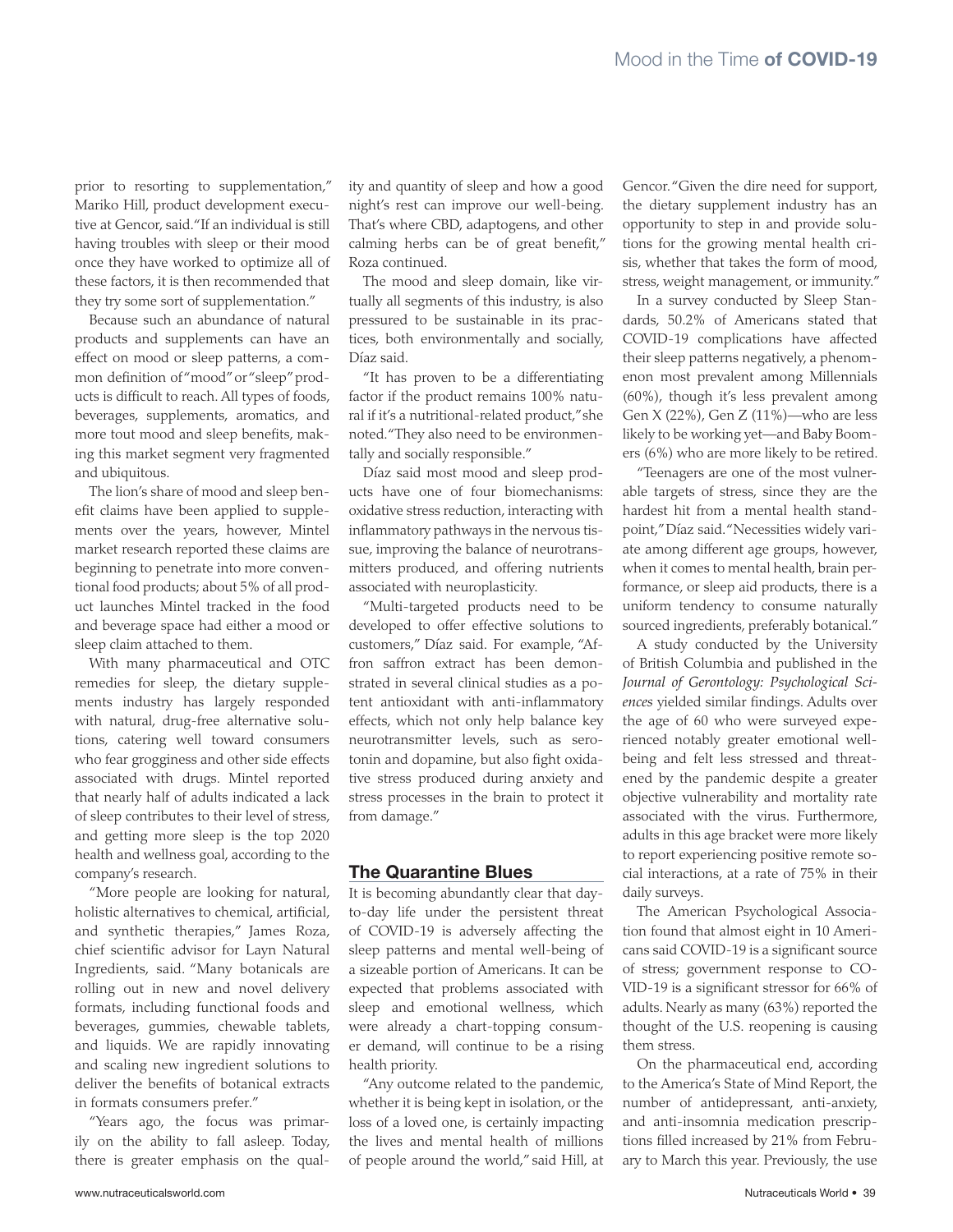*" The coronavirus pandemic has already precipitated a mental health crisis in the United States. Anxiety and depression are rising, and the country is ill-prepared to deal with the consequences. As far back as May, experts warned of a historic wave of mental health problems, including depression, substance abuse, post-traumatic stress disorder, and suicide. We need to use every tool and resource available to us to combat this crisis and prevent it from worsening. "* 

—Jeremy Appleton, ND, PLT Health Solutions

of anti-anxiety and anti-insomnia medications was on a steady decline from 2015 to 2019, down 12% and 11.3%, respectively.

"While making the public aware of services that are available to them is important, it's incumbent upon us to take charge of our own health," Roza said. "Dietary supplements can play a significant role in enabling us to regain balance in our lives while staving off or mitigating the assaults caused by stress and anxiety on our immune systems."

"The coronavirus pandemic has already precipitated a mental health crisis in the United States," said Jeremy Appleton, ND, director of medical and scientific affairs at PLT Health Solutions. "Anxiety and depression are rising, and the country is illprepared to deal with the consequences. As far back as May, experts warned of a historic wave of mental health problems, including depression, substance abuse, post-traumatic stress disorder, and suicide. We need to use every tool and resource available to us to combat this crisis and prevent it from worsening."

### Mood Must-Haves

Several of the standard vitamins and minerals necessary for a wide range of health applications have, in several studies, shown themselves to have important neuroprotective benefits. Though some of the research is preliminary, deficiencies in

key vitamins and minerals including the B complex, vitamin D, zinc, magnesium, and selenium appear to be correlated with lowered emotional states, and worsened outcomes in clinical psychiatric settings.

Of the hundreds of mechanisms with which it is involved in the human body, magnesium is well-known for its critical role in cognitive function, and its protective effect against depression. One of the most prominent studies on this examined magnesium intakes of 8,894 adults, and found that low magnesium intake placed people at a 22% greater risk of developing depression. Additionally, researchers cited notable correlations between treatmentresistant depression and magnesium deficiency (*Journal of the American Board of Family Medicine*, 2015).

The eight essential B vitamins that make up the vitamin B complex have been evaluated in several prominent studies, which have provided evidence that each of the B vitamins plays a role in improving cognition and regulating nervous system response to mitigate stressors. B12 in particular helps metabolize both serotonin and melatonin more efficiently, signifying that deficiencies may have something to do with disruptions in mood or sleep patterns.

Vitamin D, a nutrient which some researchers have estimated is at deficient levels in over 1 billion people, is hypothesized to play a role in neuroprotection, as well. Cross-comparisons between sunlight therapy and vitamin D, which is absorbed through a hormonal reaction in response to sunlight exposure, have examined and compared effects on seasonal affective disorder (SAD) a form of periodic emotional lows that emerge seasonally, usually at the onset of winter. Another large-scale study on obese but otherwise healthy men, published in the *Journal of International Medicine*, found that increased serum levels of vitamin D improved in the Beck Depression Inventory, a widely-used psychometric self-evaluation.

Zinc is a cofactor of hundreds of enzymes, many of which play a part in the neurotransmitter activity in the central nervous system. In depressed patients, low serum zinc is considered a possible biomarker for resistance to antidepressant drugs, and studies have found that supplements of zinc result in statistically significant improvements to sleep time, especially when combined with other nutrients.

## Natural Zzs

Many prescription and OTC solutions to disrupted sleep patterns were once heralded for their potency, however, consumer preferences today are beginning to skew toward more natural alternatives, according to multiple market research firms.

While melatonin remains the top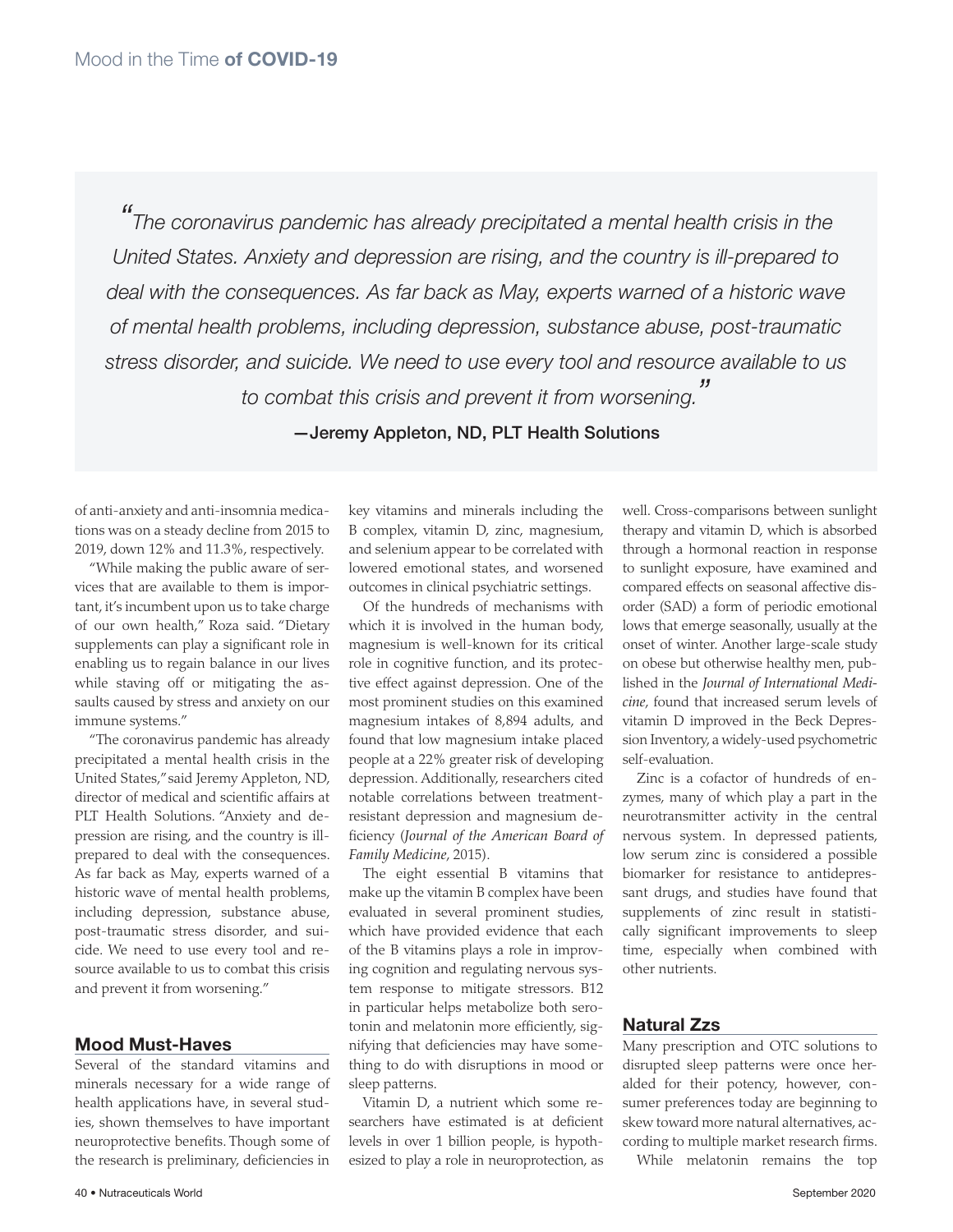seller in the nutraceutical sleep market as a drug-free sleep solution, representing a near-entirety of ingredient sales in the sleep supplements category, it's noteworthy that the market is becoming more sophisticated with formulations that offer compounding benefits to mood, stress, and other cognitive issues. This approach allows consumers to personalize their sleep aid regimen with a stack of natural ingredients.

Amid a growing consumer base that uses supplements to improve sleep (from 11% to 19% according to CRN's 2019 Consumer Survey), people are gravitating toward more natural, clean-label attributes, echoing broader market trends.

A common driving factor for purchasing combination herbs, adaptogens, lavender, L-Theanine, and other products is that conventional sleep supplements like melatonin haven't been studied for standalone mood benefits. Additionally, adaptogens like ashwagandha and Rhodiola, and amino acids such as L-Theanine, have been studied for their potential to affect mood positively as well. For this reason, many new melatonin product launches feature additional ingredients known to be effective during long-term supplementation to complement the acute, short-term benefits that melatonin provides at bedtime.

#### CBD

The importance that consumers place on cannabidiol (CBD) as a non-psychoactive botanical extract for mood and sleep benefits certainly cannot be understated.

While CBD is still experiencing some rough regulatory waters, the ingredient has captivated many consumers seeking to improve their emotional states and sleep patterns. According to FMCG Gurus, 9% of global consumers said they currently use CBD products, and 40% reported they would be willing to do so.

While much of the research on the benefits of CBD is preliminary, and involves doses much higher than consumer-grade, certain human and animal studies have yielded evidence that the

effects of CBD oil may result in reductions in anxiety and sleep disorders. One study, for example, found some notable human results; six weeks of daily supplementation with a commercially-available CBD oil was able to significantly improve assessed mood, sleep quality, and enjoyment of life in a group of 65 overweight but otherwise healthy men compared to a placebo in which no improvements were observed (*The Center for Applied Health Sciences*, 2019).

There remain a significant portion of skeptics who believe it's too early to make any assumptions on CBD's efficacy.

"CBD, albeit having little to no scientific evidence, is gaining a lot of attention within the millennial demographic for its 'stress relieving' properties. This drug, as recently classified by the European Commission, is likely only rising in popularity due to its association with the psychoactive drug marijuana," according to Hill.

The leading benefits of mood and sleep, combined with the tidal wave of stress caused by the COVID-19 pandemic, lead market researchers to believe that the next few years will be an extension of the CBD springboard. Technavio projected that CBD is poised to grow by \$3.52 billion over the next four years, at a CAGR of over 32%, though post-COVID analysis suggests this may be an underestimate.

While most CBD products are standalone oil extracts, many sleep and mood supplements include ingredient stacks featuring CBD in tandem with other formulations. Roza, for example, reported that Layn is working on several mood, stress, and sleep multiherbals, including a CBD, sea buckthorn, and resveratrol formulation.

Additionally, wide varieties in CBD oils can be achieved, using unique combinations of cannabinoids and terpenes, the two primary types of ingredients found in full-spectrum hemp extracts. As these unique phytochemicals become more researched, formulators will inevitably offer products tailored to meet specific benefits.

Contenders to watch for those in the CBD business are other products which beneficially interact with the same receptors as CBD, including Palmitoylethanolamide (PEA), Hill said. While the etymology behind "cannabinoid" is directly tied to the cannabis plant, recent research has identified plenty of cannabinoids that exist naturally in other plants that won't face the same level of regulatory trouble. Examples include black pepper extract, ginger, Echinacea, and kava. Other synthesized ingredients are able to act upon the receptors of the cannabinoid system, as well.

"PEA is an emerging player in the sleep segment with influence on the endocannabinoid system (ECS)," Hill said. "The ECS has a role in many fundamental physiological processes such as sleep, pain, and mood. Thus, by acting on various receptors

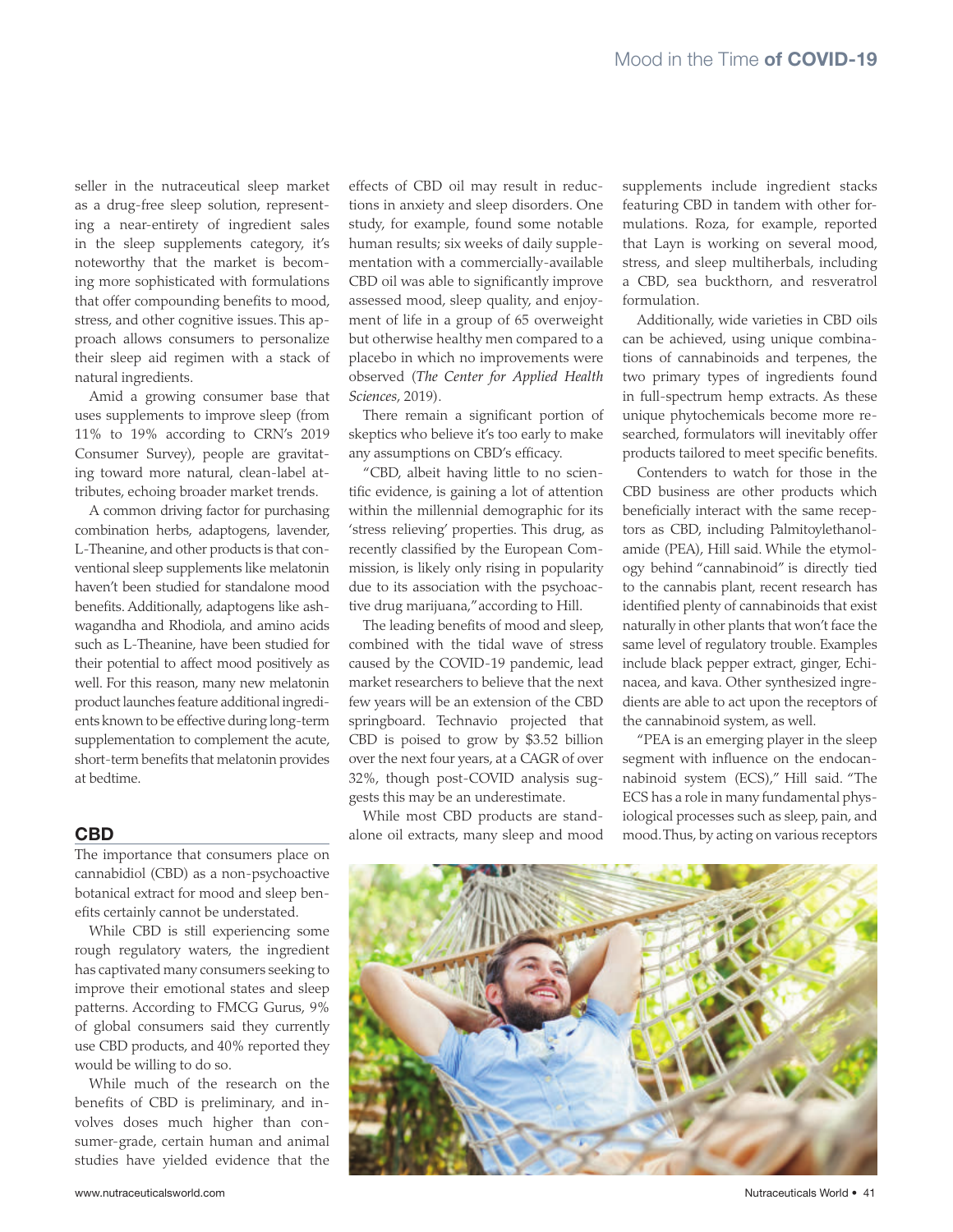in the ECS, also known as the 'entourage effect,' PEA has slowly been emerging in various sleep formulations. Gencor has conducted numerous gold-standard studies on its branded PEA, Levagen+, particularly in the areas of managing discomfort and exercise recovery."

#### **Botanicals**

There is a long list of herbs, fruiting bodies, and mushrooms which have been increasingly researched for mood and sleep benefits over the past several years, fueled in part by the demand for more clean-label, natural solutions that fit into the attributes consumers seek.

Adaptogens, including maca, Rhodiola rosea, *Ginkgo biloba*, and ginseng, each contain unique phytochemicals specific to each plant, which enable those plants to survive harsh environmental stressors. These compounds are evidenced to modulate a number of hormonal and enzymatic processes in ways that clinical research suggests may improve human reactions to external stressors. One of the most notable features of these botanical products is their demonstrated propensity to lower cortisol, the primary stress hormone that, at elevated levels, is a marker for frequent waking. It's also associated with increased blood pressure and weight gain.

"Numerous studies have demonstrated

that stress left unmanaged can contribute to serious health problems. Stress triggers the brain to release cortisol into the bloodstream. Many consumers have become aware of this connection and are looking for natural solutions to support healthy mood, manage stress, and aid with quality sleep. And they are looking for longterm solutions for self-care and without unwanted side effects," Roza said.

Mood can also be impacted by targeting another stress hormone corticosterone, Roza said, such as through the use of resveratrol, which inhibits the expression of the enzyme PDE-4.

Several other botanical ingredients contain antioxidant compounds that can pass through the blood-brain barrier; and others are shown to modulate certain inflammatory biomarkers. It is believed that these potent phytochemicals can improve mood by protecting the brain from free radicals and inflammation, and clinical trials continue to put them to the test in an array of mood and sleep evaluations.

Many herbal/botanical ingredients with established benefits to mood often work at least in part by addressing inflammation, according to Appleton.

"Inflammation and mood are related by multiple mechanisms of action, ranging from the modulation of the gut-brain axis by the intestinal microbiota to bioactive enzymes and peptides. PDE4 inhibitors are



perhaps the best-known modulators of inflammation," Appleton said. "Connections between mood and inflammation have been approached by formulators in specialty channels, like the healthcare practitioner channel, but to a large extent the complexity of these connections eludes product development teams formulating for the larger consumer product goods space. This is partly owing to the difficulty in connecting inflammation and mood claims, which require different types of evidence and structure-function language." s

#### Neurochemicals

A number of ingredients have been shown to be directly involved with synthesis and activity of neurotransmitters by crossing the blood-brain barrier.

GABA's benefits represent a crosssection between healthy aging, cognitive function, mood, and sleep benefits. Studies have shown that GABA, the most abundant neurotransmitter in the brain, induces a shorter duration of time before falling asleep, and lengthens time spent in non-REM sleep. GABA is inhibitory, meaning it helps regulate nervous system reactions to stressors. Supplementation in studies has resulted in significant reductions in blood pressure, and self-reported reductions in stress. Several supplements also feature a number of ingredients believed to effect GABA activity positively, including amino acids and herbs such as kava, American ginseng, and passionflower.

Another leading neurotransmitter building block is 5-HTP, a precursor to the neurotransmitters serotonin and melatonin. Research suggests it aids the body in its natural production of serotonin, and while there is not enough scientific evidence to support its use for any medical condition, research indicates it can increase serotonin levels, improve mood as measurable by a number of evaluations, and improve sleep quality and duration.

"In regard to stress and anxiety, serotonin reuptake inhibitor (SSRI) receptors have an influence on mood states of in